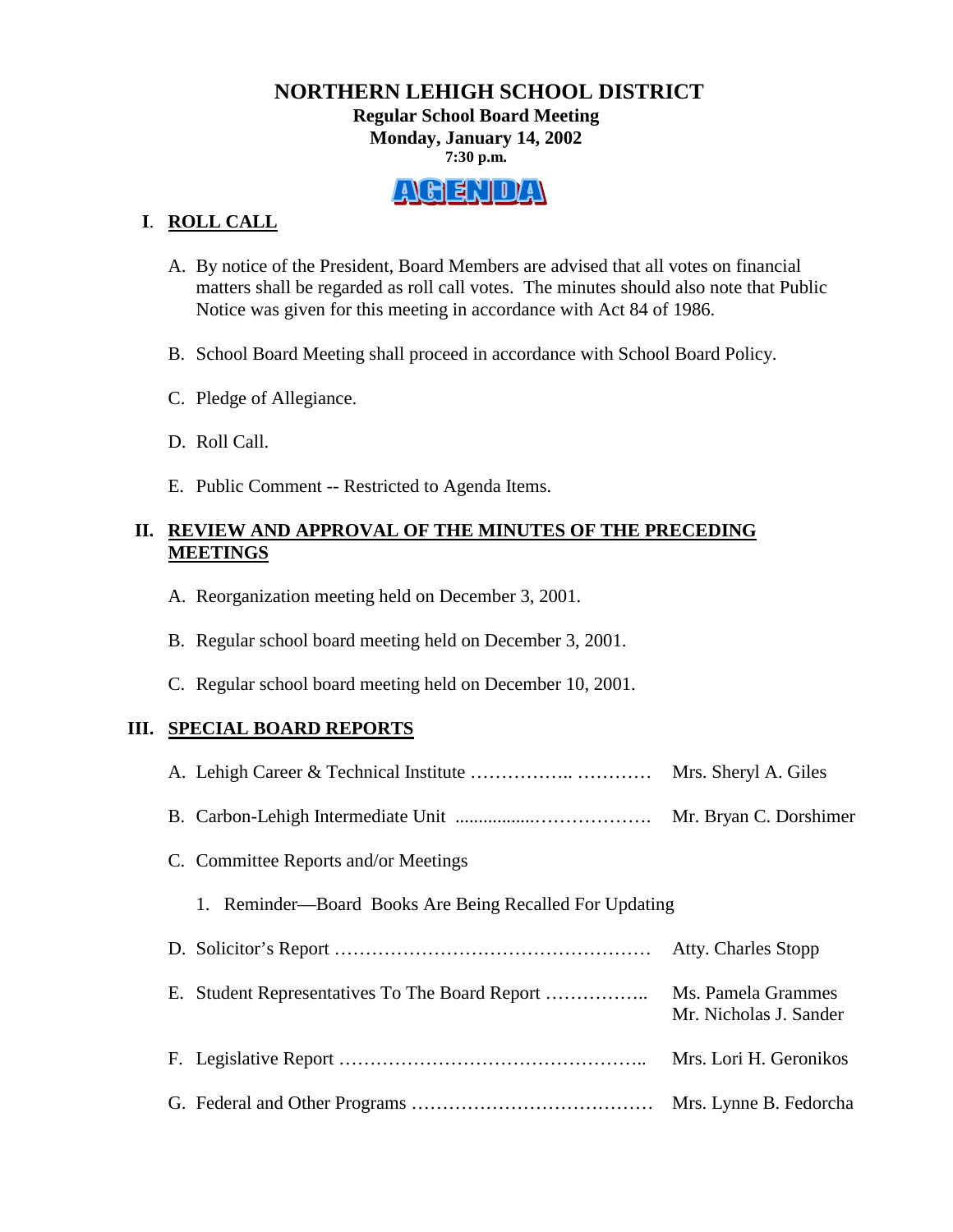H. Superintendent's Report …………………………………… Dr. Nicholas P. Sham, Sr.

- ❏Barry Brobst Change Order Presentation
	- ❏Middle School Honor Society Presentation ❏Mid-Year Goals Report **(Attachment #1)**
- 
- I. Executive Work Session will be held at 7:00 p.m. before the meeting.

# **IV. PERSONNEL**

- A. Nominations for Appointment
	- 1. Instructional

| A. Julia Witmer        | <b>Temporary Professional Employee</b>        |
|------------------------|-----------------------------------------------|
| Assignment:            | Chemistry Teacher in the Northern Lehigh High |
|                        | School replacing Ron Borger, who is retiring. |
| Salary:                | $$37,000.00$ Appendix A – Step 1 Masters      |
|                        | 2001-2002 Salary Schedule                     |
| <b>Effective Date:</b> | On or about January 25, 2002                  |
|                        |                                               |

- B. Substitutes
	- 1. Instructional

Approve the following substitute teachers for the 2001-2002 school year at the substitute teacher rates of \$70.00 for 1-10 non-consecutive days; \$80.00 for 11-20 non-consecutive days; \$90.00 for 21+ non-consecutive days:

 Julia Witmer – Chemistry Brian Lawfer – Elementary Kimberly Albright – Health and Physical Education

C. Approve to authorize the administration to advertise for a head varsity girls' soccer coach and an assistant varsity girls' soccer coach at a recommended salary of \$5000 for the head coach and \$3000 for the assistant coach for the spring season of 2003. It is also recommended that these two positions be negotiated as part of the new Collective Bargaining Agreement.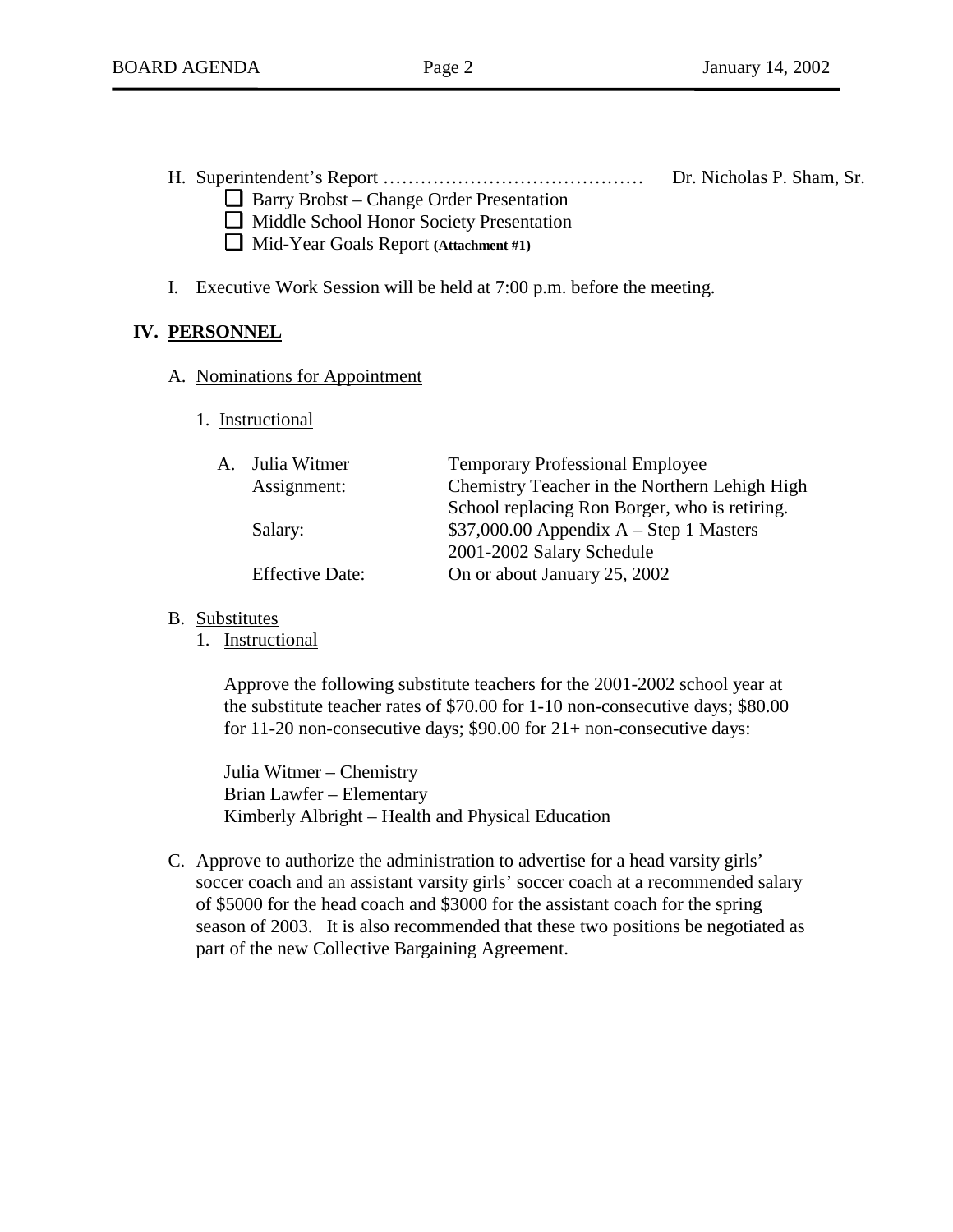#### D. Induction Program

Approve the following teacher as a helping teacher in the Northern Lehigh School District Induction Program for the 2001-2002 school year:

| <b>Helping Teacher</b> | Inductee     | Stipend  |  |
|------------------------|--------------|----------|--|
|                        |              |          |  |
| Chris Leslie           | Julia Witmer | \$750.00 |  |

#### E. Request for Leave Without Pay

Approve the request of Ann Bernard, Slatington Elementary guidance counselor, to take a four-day leave of absence, without pay, on February 25, 26, 27 and 28, 2002. She plans to use her one personal day in conjunction with the requested four unpaid days. Her request will not be considered a precedent for future requests per correspondence received from the Northern Lehigh Education Association.

## **V. POLICY**

- A. Approve the request of Wendi Kern, senior high library aide, to attend a Winnebago Spectrum workshop in King of Prussia, PA on March 6, 2002. Attendance at this conference will enable her to understand the library circulation program in depth. Expenses include \$150.00 for registration, \$39.00 for travel, \$3.80 miscellaneous expenses, for a total cost of \$192.80 plus the cost of a substitute for one day and will be paid for through C & I funds.
- B. Approve the request of Kori Dibilio, third grade Slatington Elementary teacher, to attend a Carbon Lehigh Intermediate Unit workshop on January 10, 31 and February 26, 2002 entitled Web Based Instruction. Expenses include \$175.00 for registration plus the cost of a substitute for one day and will be paid for through  $C \& I$ Funds.
- C. Approve the request of Laurie Newman, Special Education Coordinator, to attend a PSBA Special Education Seminar in Allentown on February 12, 2002. Expenses include \$125.00 for registration, \$23.36 for meals, for a total approximate cost of \$148.36 and will be paid for through IDEA funds.
- D. Approve the request of Sandy Jenkins, Slatington Elementary School first grade teacher, to attend a Staff Development Resources conference entitled Guided Reading the Four-Blocks Way in Philadelphia on January 30, 2002. Expenses for this conference include \$165.00 for registration plus the cost of a substitute teacher for one day and will be paid for through Title I Funds.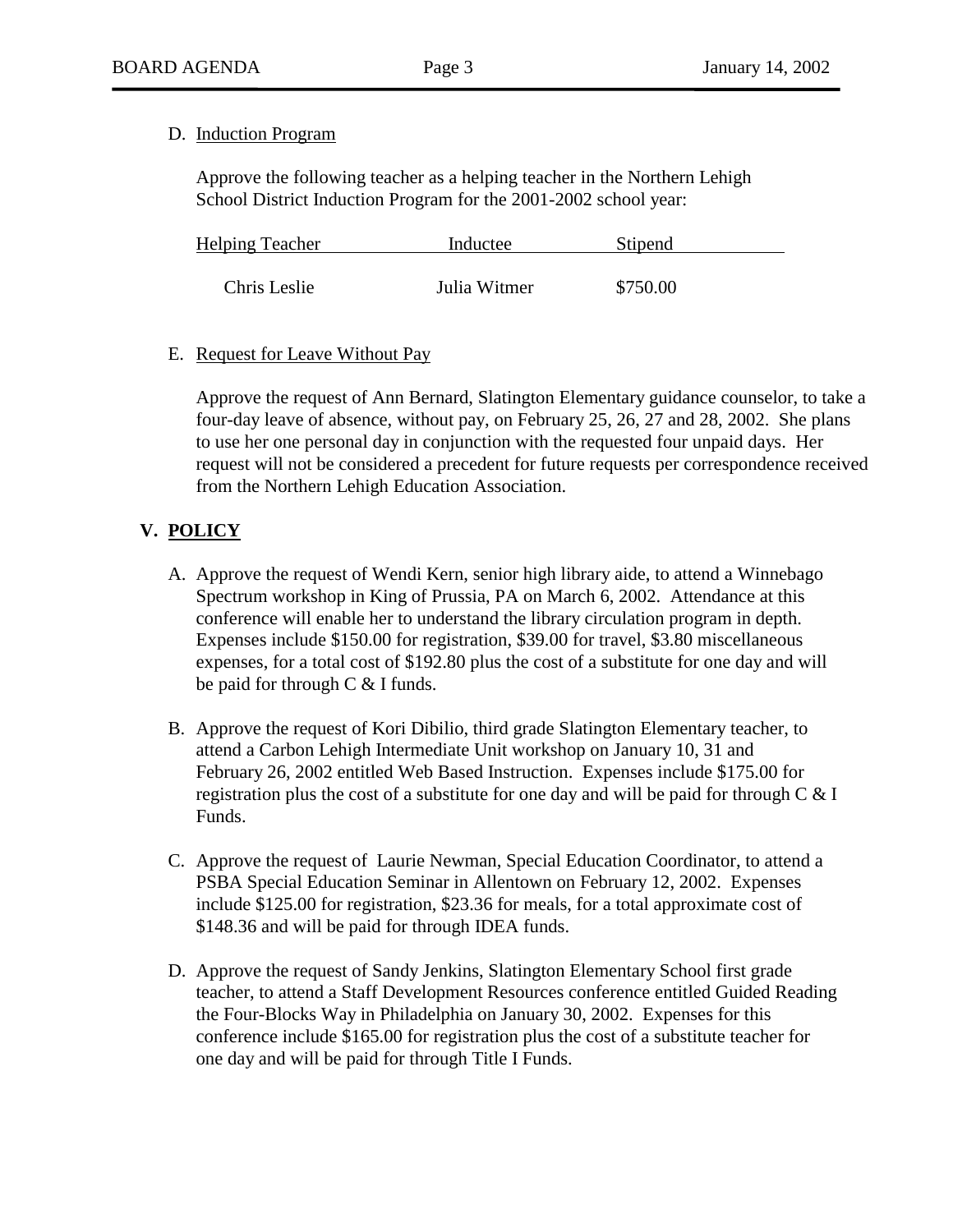- E. Approve the request of Janet McKelvey, Peters Elementary teacher, to attend an Applebaum Training Institute conference on inclusion in Allentown on January 22, 2002. Expenses include \$175.00 for registration, \$10.00 for meals for a total cost of \$185.00 plus the cost of a substitute teacher for one day and will be paid for through IDEA funds.
- F. Approve the Northern Lehigh Middle School Student Activities Account Statement for the month of December 2001. **(Attachment #2)**

#### **VI. CURRICULUM AND INSTRUCTION**

#### **VII. OLD BUSINESS**

#### **VIII. NEW BUSINESS**

#### **IX. FINANCIAL**

- A. Consider abatement of per capita taxes for the residents that fall within the guidelines as listed in **attachment #3**.
- B. Approve the Treasurer's Report for the month of December 2001.
- C. Approve the Cafeteria Reports for the month of December 2001. (Information Only)
- D. Approve payment of General Fund bills for the month of December 2001.
- E. Approve payment of Construction Account bills as presented. **(Attachment #4)**
- F. Approve to purchase a set of Gehl 48" Pallet Forks from Lincoln Supply & Equipment Co. at a cost of \$495.04. This purchase is being done through PA State Contract No. 2420-01. Funding for this purchase is to come from the CR-1 Account. **(Attachment #5)**
- G. Approve the purchase and placement of a school sign at the Slatington Elementary School. The elementary Parent Teacher Organization will reimburse the district for all costs. **(Attachment #6)**
- H. Approve to rescind the December 3, 2001motion approving Michelle Kuntz to attend Northampton County Community College beginning in the spring of 2002. The motion is being rescinded because Michelle Kuntz is not a full-time student as required by Northern Lehigh School District Board Policy #912.
- I. Approve a \$22.00 refund to Charles and Jean Frederick, formerly of 8609 Brown Street, Slatington, PA due to their double payment of per capita tax. **(Attachment #7)**
- J. Approve the budgetary transfers listed on **attachment #8**.